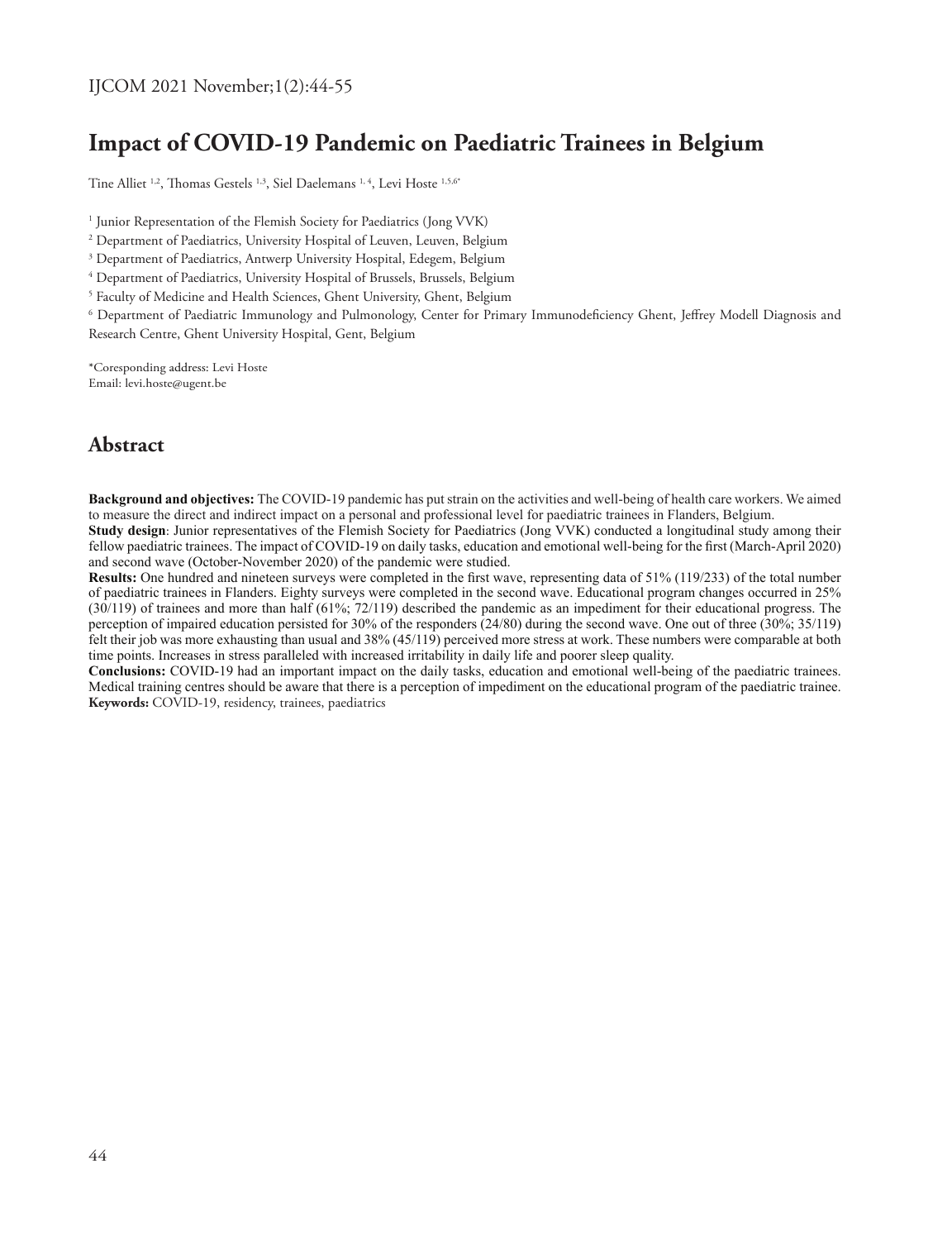# **Introduction**

The novel coronavirus, known as severe acute respiratory syndrome coronavirus 2 (SARS-CoV-2) and causing coronavirus disease 2019 (COVID-19), has spread rapidly from a local cluster of severe pneumonia cases in Wuhan (China) in December 2019 to a pandemic crisis. It has led to a massive disruption of individual and societal structures and caused important health care-associated and socioeconomic consequences in all parts of the world in a few weeks' time.<sup>1</sup> Entire health care systems were forced to swiftly adapt to this unprecedented scenario to prepare for a massive influx of COVID-19-associated hospital admissions and to prevent collateral damage in patients with alternative or chronic conditions.

During the pandemic, Belgium recorded the highest death rate in the world as a consequence of COVID-19 in March 2020 (84.45 deaths per 100,000 population) and with a rate of 1,735 cases per 100,000 inhabitants in 14 days, it had the highest rate of SARS-CoV-2 infections in Europe in November 2020.<sup>2</sup>

The unprecedented measures that were necessarily taken inside and outside the hospitals have put strain on the personal and professional activities and wellbeing of health care workers.3 Although COVID-19 mainly presents with (severe) disease in the elderly population with co-morbidities and therefore primarily affects adult care, other specialties were not spared from the consequences of this crisis either. Of all health care work forces, especially trainees in several medical specialties were exposed to COVID-19 patient care and felt an immediate or indirect impact from the crisis.4 This observation has been made by various medical specialties such as cardiology, urology, plastic surgery, neurosurgery, radiology, otolaryngology, ophthalmology, anaesthesiology, cardiothoracic surgery and general surgeons.<sup>5-15</sup> COVID-19 also had an impact on the curriculum of (medical) students which was yet described in detail.<sup>16</sup>

Medical trainees are a unique group of doctors who are still in a learning process to become a specialist but who, simultaneously, are also responsible for the care of patients. Paediatrics is a specialty that is familiar with infectious diseases and is acquainted to tackle epidemics causing temporary periods of high clinical demands (e.g., respiratory infections in winter months). Nevertheless, it is unlikely that the unseen measures necessary to tackle

the challenges associated with the COVID-19 pandemic and the inevitable impact on health care systems, work forces and (lack of adequate) resources would not put significant burden on trainees in paediatrics. Few articles were published on the experiences of paediatric trainees during COVID-19. Sanghavi et al. found that 21% of American paediatric trainees displayed symptoms of a mild depression and 7% of a moderate depression.<sup>17</sup> Babal et al. found anxiousness in 71% of paediatric trainees in the USA, angriness in 53%, sadness in 53%, and detachment in 41%.<sup>18</sup>

In this study, we aimed to measure the direct and indirect impact of the COVID-19 crisis on a personal and professional level in Flemish paediatric trainees.

# **Materials and Methods**

An electronic questionnaire was drafted by junior representatives of the Flemish Society for Paediatrics (Jong VVK) and was tested for its technical functionality prior to dissemination. The questionnaire was sent out to fellow trainees in paediatrics at the four Flemish universities (University of Antwerp, Ghent University, Catholic University of Leuven and Free University of Brussels), either by contacting them directly or by e-mail. In the questionnaire, participants were informed about the duration of the survey, the investigators and the purpose of the study. To minimize recall bias, data concerned current opinions and the participants were asked to recollect data on the past two months. Two similar surveys were sent out after each epidemic wave in Belgium: the first at the end of April and the second at the end of November. Trainees that initiated their training in October 2020 were excluded in the second survey because they were not able to answer questions that compared the first and the second wave. Trainees were given a deadline of two weeks to complete the survey. No incentives were offered. The number of questions per page was two to five with a total of seven pages. All questions had to be answered before the questionnaire could be sent to the investigators. The survey consisted of basic demographic data (such as the university training hospital, current hospital and years of training) and three parts regarding the pandemic. The first part mainly addressed changes in daily tasks in the hospital (e.g., care for adult patients, working in other departments, changes in working hours or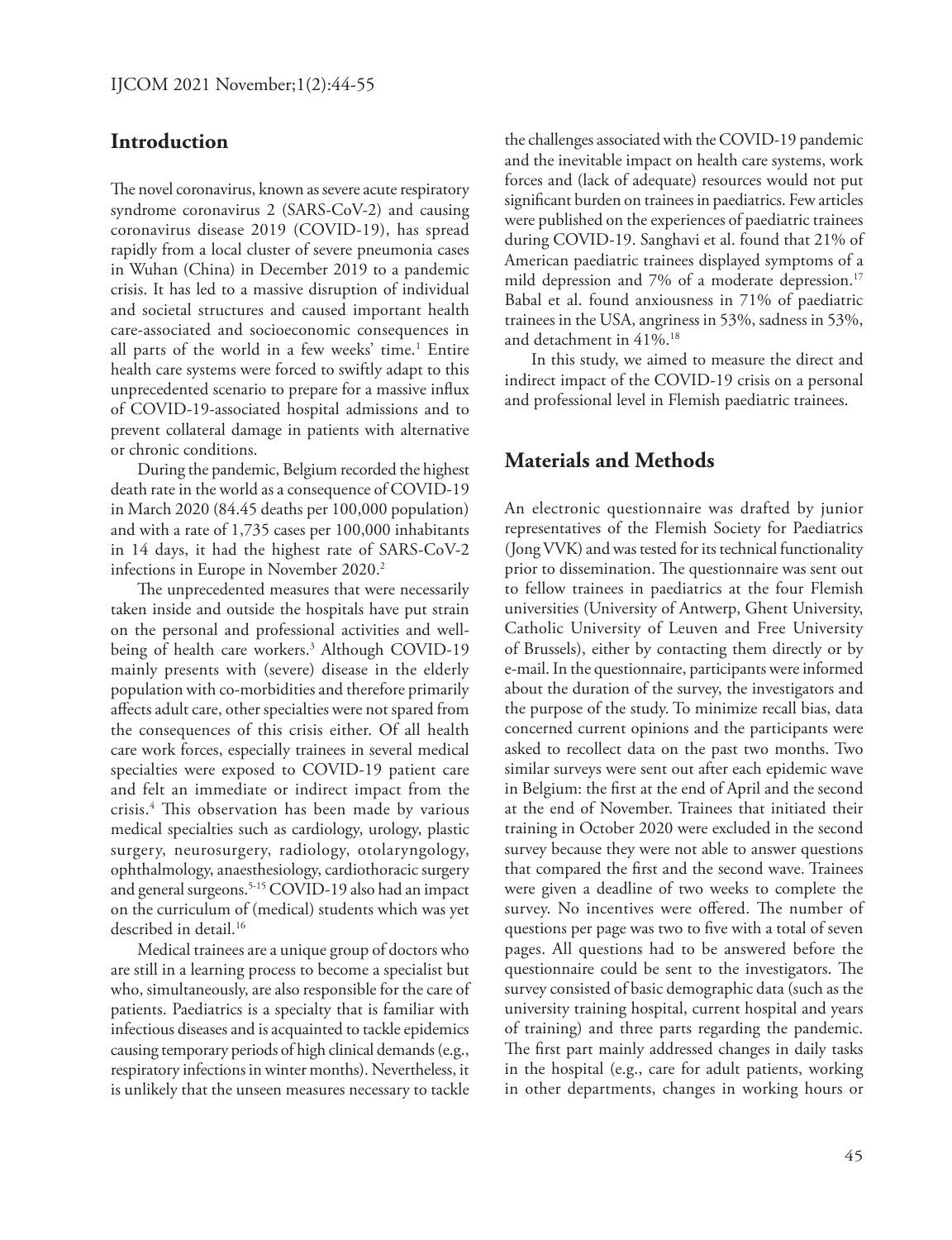working from home), while the second and third part explored the impact on an educational level (added value or obstruction as a result of the crisis) and psychosocial well-being (e.g., emotional stress, fatigue, irritability), respectively. In this final part, trainees were asked to contemplate on 16 different statements and relate to them by answering on a Likert scale (completely agree - rather agree - neutral - rather disagree - completely disagree). The second survey contained multiple comparing questions about differences between the first and second peak. Answers were anonymized for the researchers. Junior trainees were defined as first- or second years. Senior trainees were defined as being at least in their third year of education (standard trajectory in Belgium comprises of five years of fulltime education).

Non-parametric statistical tests were used, according to results of normality tests (Shapiro-Wilk). Mann-Whitney U and Kruskal Wallis test were used in the data analysis depending on the number of variables. For statistical analysis, dichotomous variables were created from statements declaring agreement (completely/rather agree = true, neutral/rather/completely disagree = false).

# **Results**

One hundred and nineteen surveys were completed by individual trainees after the first epidemic wave, which consists of 51% (119/233) of the total number of paediatricians currently in training at the four targeted universities (Figure 1). The second questionnaire was filled in by 80 trainees, a lower number that could mainly be attributed to exclusion of the first years in training. Most of the trainees were part of a clinical training program. Only 19 out of the 119 (16%) trainees were involved in a research program. This fraction was slightly higher in the second survey (15/80; 18,8%). There was a homogeneous spread of years in training (seniority), with an expected overrepresentation of second years in the first survey and third years in the second survey, as this year consisted of an almost double cohort due to shortening of the medicine study program from seven years to six years (resulting in two cohorts of medical students graduating at the same time). As stated above, first-year trainees were excluded in the second survey. The majority (55%; 65/119 and 59%; 47/80) of respondents was working in a university hospital at the





All four Flemish universities were represented in both questionnaires (March-April and October-November).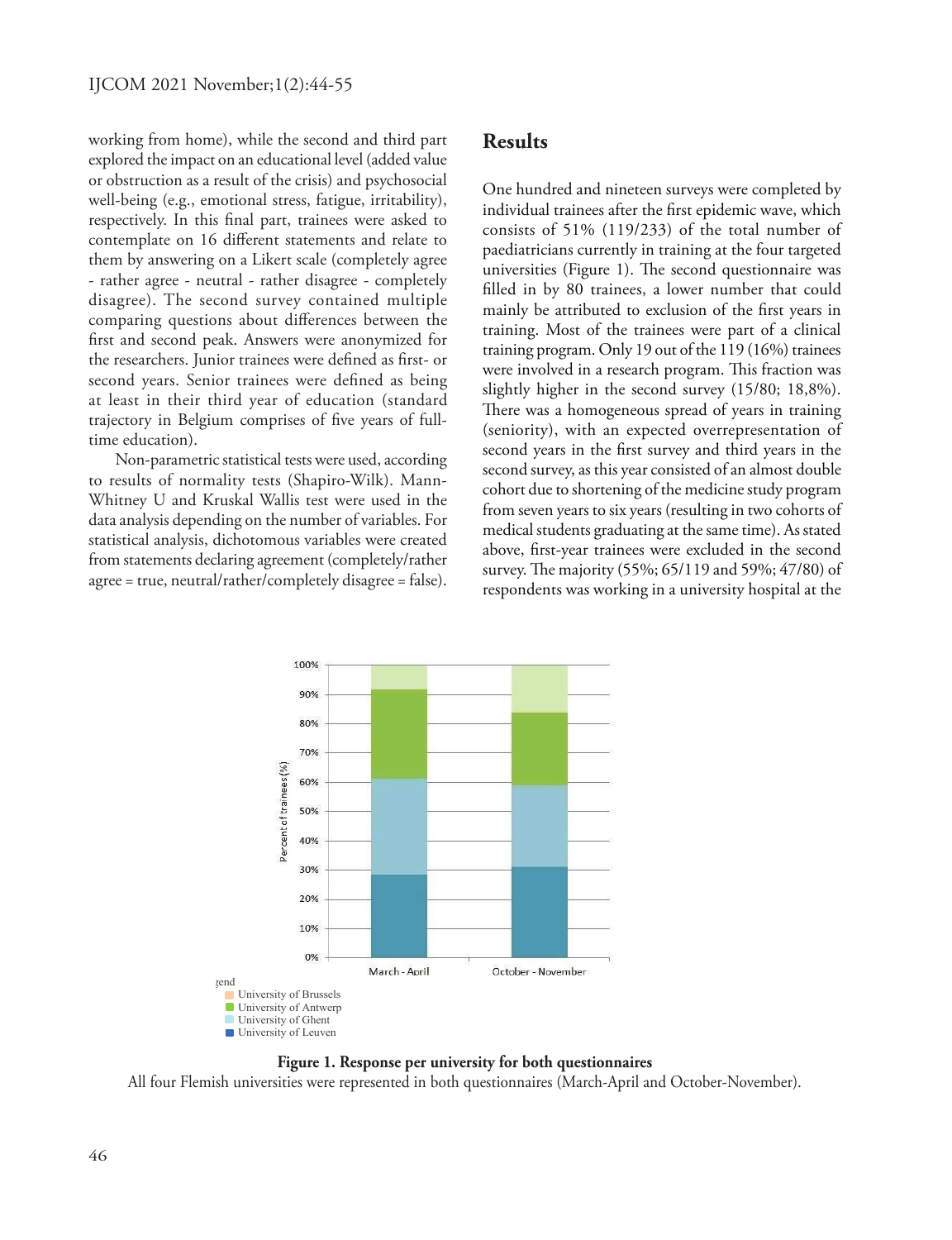

#### **Figure 2. Working environment**

This figure shows the percentage of trainees working in a university hospital, a district hospital, a revalidation center or abroad for each training year in the first questionnaire (March-April = a) and second questionnaire (October-November = b).

time the questionnaire was sent out. The second largest group (39%; 47/119 and 35%; 28/80) was working in a district hospital. The remaining seven trainees from the first survey were either employed in a research facility (2), a revalidation centre (2), abroad (2) or doing a combination of on calls and working from home (1). In the second survey the remaining responders were either working abroad (2), in a revalidation centre (1) or in a research facility (2) (Figure 2). Two thirds (63%; 50/80) were working in different hospitals during the two epidemic waves.

While most of the paediatric training programs were not directly affected by the COVID-19 pandemic, both during the first and second peak, 1 out of 4 respondents did experience a change in their program. Trainees working in a university centre in the first lockdown (23/65) were significantly more affected compared to trainees in district hospitals (7/47; P<0.05). For most

of the trainees with a change in program (60%; 18/30 in the first peak and 57%; 12/21 in the second peak), the adjustments of their schedule were implemented for less than or equal to one month. Nevertheless, for the remaining 40% (12/30) and 42% (9/21), more than 1 month of their training was affected.

When analysing the workload and working hours of the first wave, most trainees experienced either no difference or a decrease in both workload and working hours compared to their usual workload and working hours (Figure 3). Only 13% (16/119) felt their workload had increased and 12% (15/119) replied that they had worked more hours. However, an increase in workload was significantly associated with increased working hours (P<0.001), feelings of unsafety (P<0.001), more stress and exhaustion at work (P<0.05), needing to do uncomfortable tasks (P<0.05) and worse sleep quality (P<0.05). This was unchanged for the majority of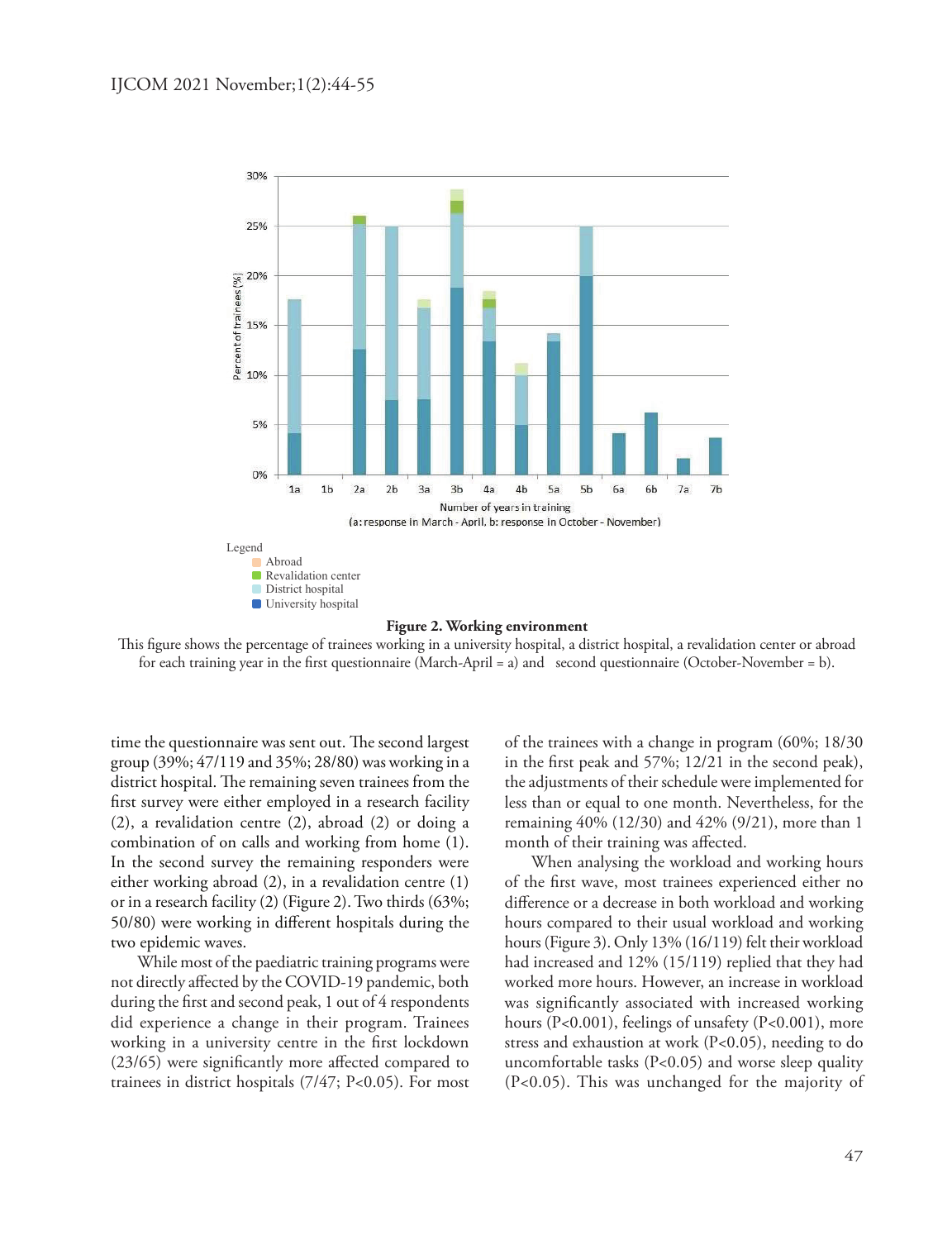

This figure showed the perceived workload (left) and working hours (right) from the first wave (March-April) compared to pre-COVID-times and the second wave (October-November) compared to the first wave.

trainees during the second wave, although 29% (23/80) felt their workload had increased when compared to the first wave and 34% (27/80) worked more hours as compared to the first wave (Figure 3).

In contrast to workload and hours, the content of the working day did change for most paediatric trainees during the first peak. Only a third of respondents (36%; 43/119) said their daily job had not changed at all. Often this meant doing different tasks within their own department. Only 8% (9/119) were asked to help out on the adult wards and 5% (6/119) were assigned a different function (e.g., nursing care) (Figure 4). Senior trainees were significantly more at risk for having a change in their program (25/67; P<0.05) as compared to juniors (7/52). On the other hand, juniors were significantly more at risk of carrying out another function in the hospital (6/52; P<0.05), whereas no single senior trainee carried out a non-medical task during the crisis.

During the second COVID-19 wave, working day content was unaffected for 74% (59/80) of the trainees. In contrast to the first wave, only 5% (4/80) were transferred to assist in patient care on adult units (Figure 4).

Remarkable is that almost half of all the trainees who answered the first questionnaire (44%; 52/119) were at least partially working from home (Figure 4), which occurred significantly more in trainees working in university hospitals (45/65) as compared to district centres (3/47; P<0.001). Since only 14% (17/119) of participants had to self-isolate due to symptoms, this was not the main reason for the increase in homework. Working from home was most likely initiated to prevent all medical staff to be present at the same time, to ensure physical distancing and thereby preventing the spread of the virus. The proportion of trainees working from home did not declare being more stressed at home, did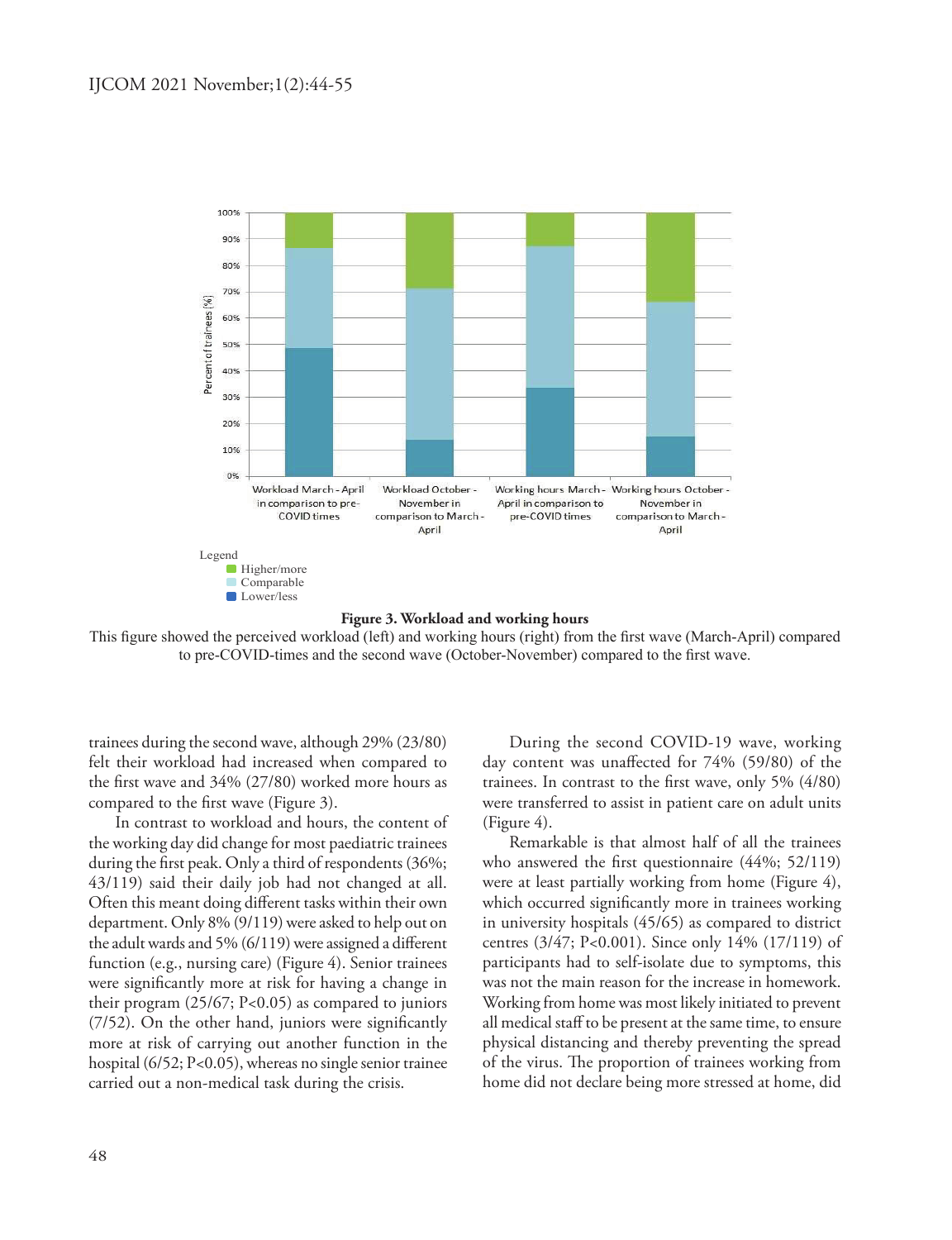



Proportion of trainees who experienced a change in the day tasks (left), who were transferred to an adult ward (middle) and who were working from home (right) in the first and second questionnaire.

not feel less part of a team or did not feel useless in the crisis. The number of trainees working from home decreased massively in the second wave (9%; 7/80) (Figure 4). Absence because of health issues due to confirmed or suspected COVID-19 remained rather exceptional (5%; 4/80).

Even though some of the training schedules had fewer working hours compared to the regular working rota, income was unchanged for the large majority (89%; 106/119) of the trainees. For 3 of the 119 responders pay had increased, while 10/119 stated to have lost income. A single trainee even reported an income reduction of more than 25%. Working from home did not result in a higher proportion of trainees with a reduction in income. Juniors however, had a more frequent decrease in payment during the crisis (9/52) as compared to seniors (1/67; P<0.05).

Half of the trainees (56%; 67/119) declared having a great interest in paediatric specialties directly related to COVID-19 (respiratory diseases, infectious

diseases, epidemiology, immunology, acute paediatrics or intensive care). Only 16% (19/119) showed little interest. Most trainees stated that the pandemic did not change their interest level in these domains. More interest in COVID-19 related specialties did not significantly increase well-being. The pandemic did not influence the choice for paediatrics for the vast majority (71%; 85/119). For 28% (33/119) their career choice was even positively reinforced.

Unfortunately, 61% (72/119) of paediatric trainees experienced this pandemic as an impediment for their educational progress. This remained the case for 70% (56/80) in the second questionnaire, notwithstanding 64% (36/56) stated this had already improved when compared to the first peak.

Despite the fact that a third of the trainees (34%; 40/119) were provided with COVID-19 related courses by their training institute and about 29% (34/119) were able to enjoy COVID-19 related teaching in their training centre, 81% (96/119) felt they mainly had to educate themselves to expand their knowledge about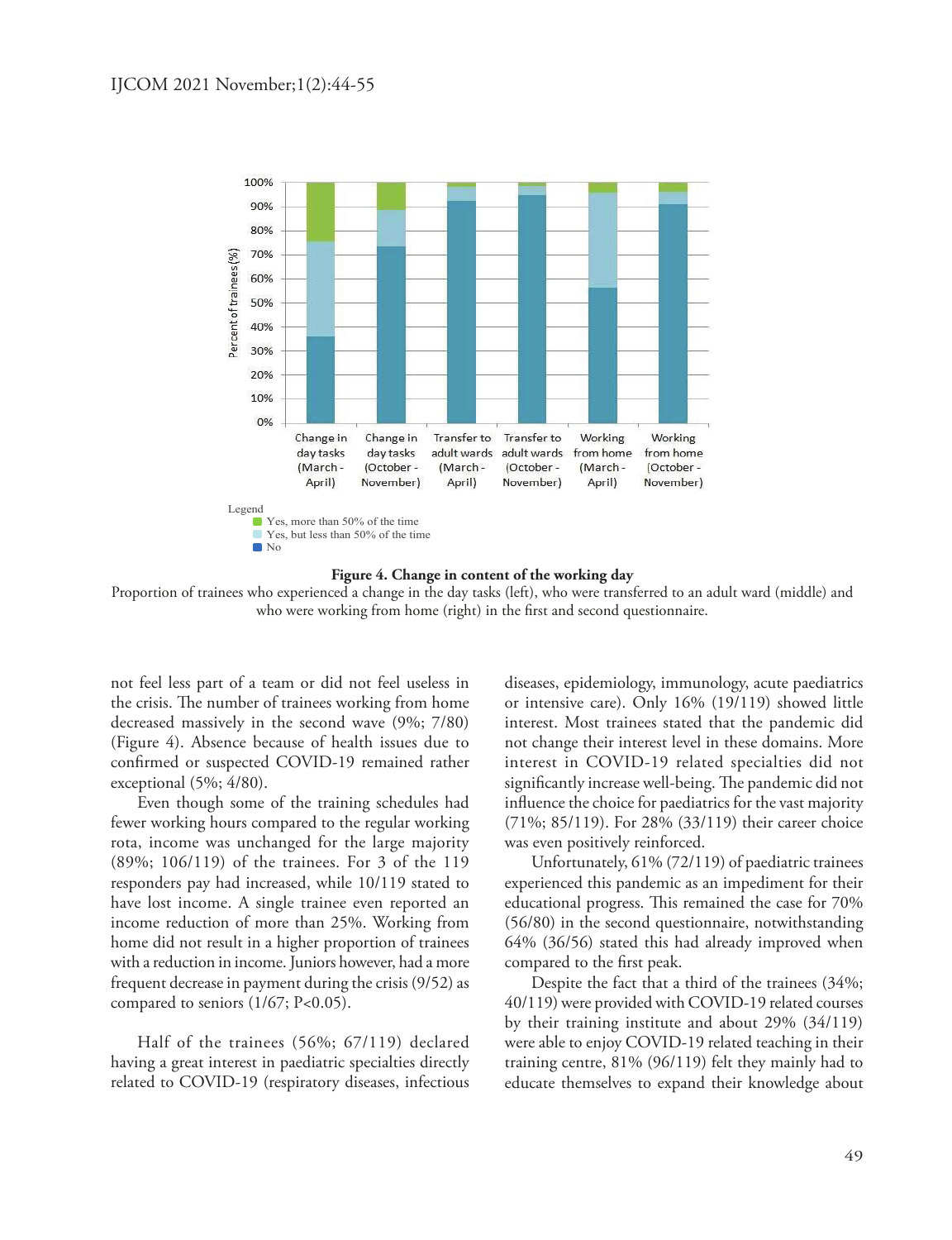

Trainees' perception of the impact of the COVID-19 crisis in meeting their clinical and technical (left) and administrative (right) end terms.

the new coronavirus. This remained unchanged in the second wave, and an even larger proportion stated to mainly have been responsible themselves for their education on COVID-19 (84%; 67/80). Declaring that self-study comprised the largest part of education was found more frequently in trainees employed in district hospitals (42/47), as compared to trainees in university centres (48/65; P<0.05).

Education in general seems to have improved during this coronavirus pandemic when comparing the educational availabilities at the beginning of the pandemic to the situation by the end of the year, according to 41% (33/80) of the responders. Online teaching and re-introduction of teaching in the hospital were mentioned most often as an explanation for this improvement. Nevertheless, a relevant proportion of trainees did not experience this improvement. Twentynine percent (23/80) of the trainees felt little to no change and 30% (24/80) even responded that education was even worse in the second wave when compared to the first one.

Trainees were asked to evaluate the effect of the entire pandemic on their clinical, technical and administrative end terms (Figure 5). Administrative end terms included master papers, other publications and professional recognition criteria. Concerning clinical and technical end terms, 40% (32/80) felt no impact, 3% (2/80) experienced a positive impact but the majority (57%; 46/80) felt a negative impact of which one trainee even stated that this might influence his/her end terms attainment. For the administrative end terms, an even greater proportion declared to have encountered a negative impact (61%; 49/80), of which five trainees feared failure to achieve their end terms.

As reported above, the number of working hours was not greatly affected for most trainees. Nonetheless, one out of three (29%; 35/119) felt their job was more exhausting than usual and 38% (45/119) was more stressed at work (Figure 6). This observation was significantly more frequent in junior trainees (25/52), as compared to seniors (20/67; P<0.05). These numbers remained largely unchanged in the second questionnaire.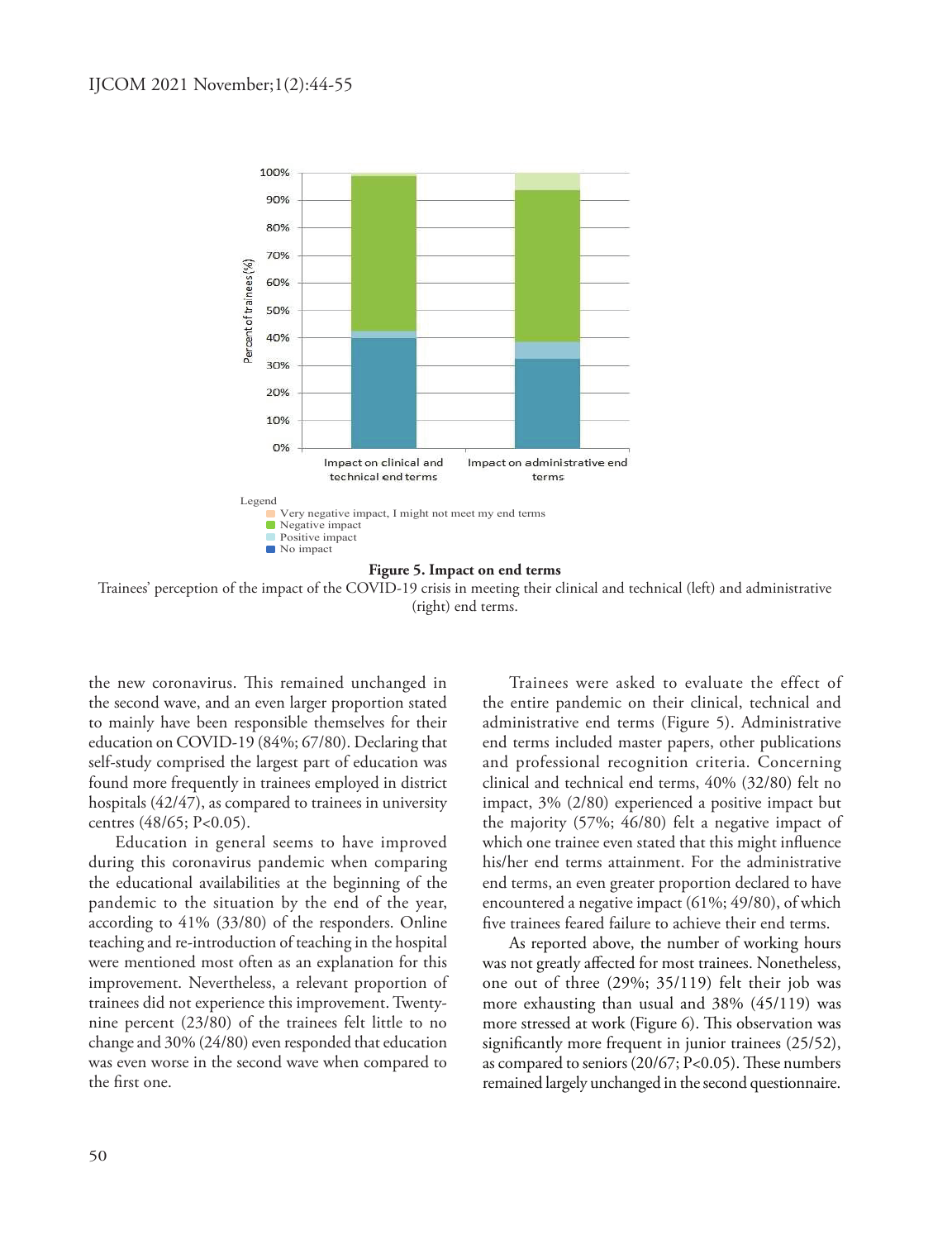

This figure shows how trainees felt they were supported at work (left) and if they experienced more stress at home (middle) or at work (right) in both waves

.

This increase in stress was often present at home too, as 43% (51/119) of the trainees stated their stress levels at home were higher than usual in the first wave with a slight increase in the second wave (50%; 40/80) (Figure 6). A smaller group of 21% (25/119) felt unsafe at work and had concerns for their own health. These concerns were troubling more trainees in the second wave (32%; 25/80). Trainees with feelings of unsafety declared significant higher workload (13/35; P<0.001) and working hours (10/35; P<0.05), more exhausting work (26/35; P<0.001), more stress at work (26/35;  $P<0.001$ ) and worse sleep quality  $(18/35; P<0.05)$ . The increase in stress resulted into increased irritability in daily life for 26% (31/119) and in poorer sleep quality for 29% (35/119) of the trainees which remained unchanged during the second peak.

Unfortunately, less than half of the trainees answered positively when asked about the provision of emotional support at work (47%; 56/119) (Figure 6). A quarter (24%; 29/119) disagreed when asked whether they were sufficiently supported. Sadly, the availability of emotional support at work did not change during the second wave according to the majority of the responders (69%; 55/80).

When asked whether the trainees felt more part of a team than usual during the pandemic, almost half of them (45%; 53/119) had no opinion about this subject. A third (34%; 41/119) agreed and unfortunately a fifth (21%; 25/119) disagreed. It is worth noting that feeling emotionally supported at work significantly increased the proportion of trainees declaring the crisis as an added value (23/41; P<0.05) as compared to not being supported (24/78).

Exactly half of the trainees replied that relaxing outside of work has been more difficult than usual due to the lockdown restrictions. This number was significantly higher in the second wave (88%; 70/80). For another 14% (17/119) relaxation was more difficult due to work or other reasons (e.g., family related). Controversially, almost a quarter (23%; 27/119) stated that relaxing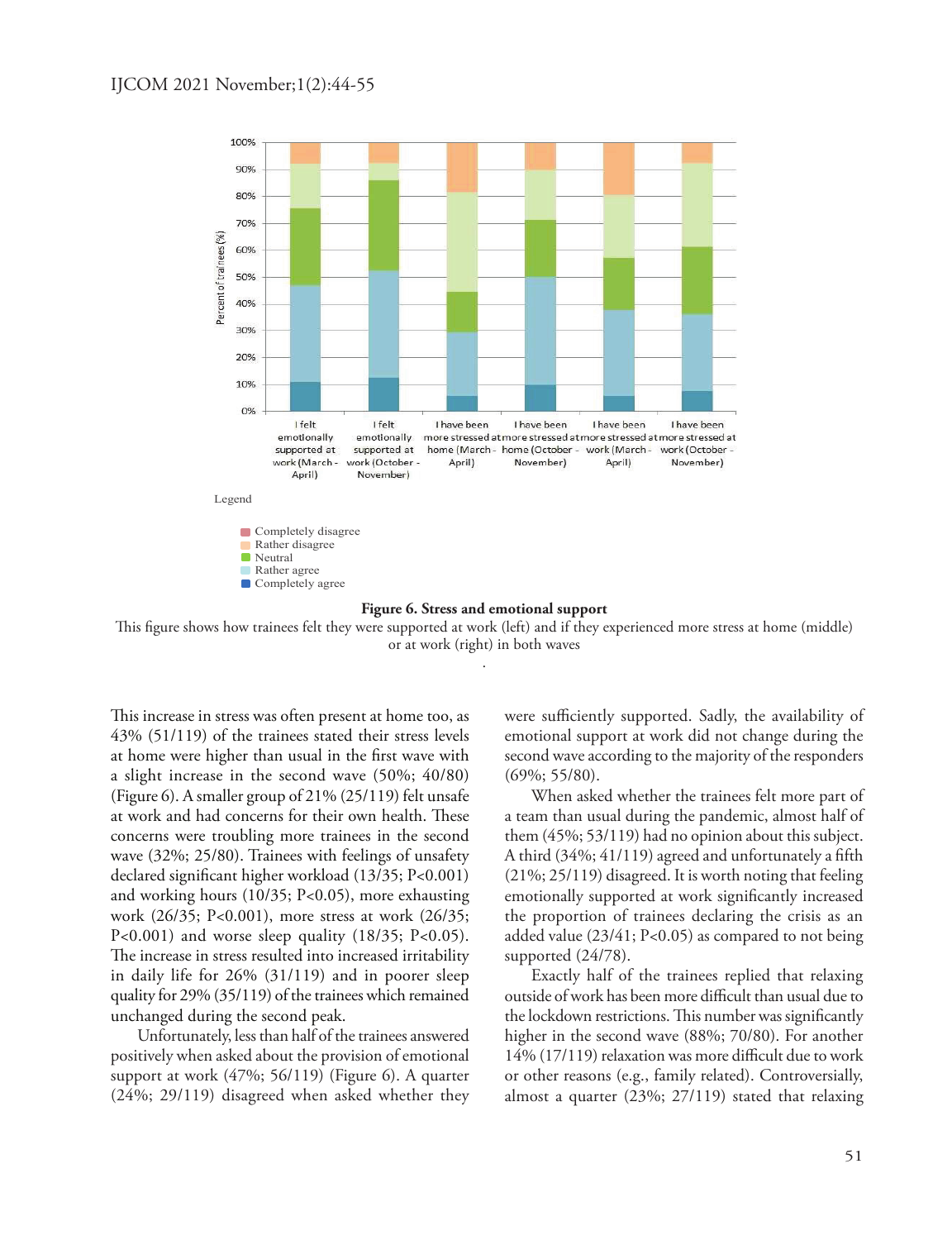outside of work was easier than usual. Feelings of stress at work correlated with higher proportions of workload (P<0.05), needing to do uncomfortable tasks (P<0.05), feeling more stress at home (P<0.05), having worse sleep (P<0.05), feelings of exhaustion and unsafety (P<0.001), and feeling less part of a team (P<0.05) or less useful in the crisis (P<0.05). Even though we know paediatric patients were less severely affected by COVID-19, 15% (18/119) declared that they were confronted more often with severe illness and end-of-life decisions during this pandemic. This number remained high in the second survey (19%; 15/80).

There has been a lot of media attention for medical staff, hospital funding and healthcare organisation due to the current pandemic. A third (34%; 40/119) of trainees however, felt their job should receive more respect after this pandemic. More than half of the respondents (57%; 68/119) declared they did not feel very useful in the battle against SARS-CoV-2 and only a minority (19%; 23/119) confirmed that they felt useful during the pandemic. Contradictory with these results, only 21% (25/119) wished they could have played a different role in the pandemic. These numbers were comparable in the second survey.

#### **Discussion**

This longitudinal study, conducted in paediatric trainees in Flanders, Belgium, confirms our research hypothesis that although the paediatric specialty was relatively spared from the direct consequences of the COVID-19 pandemic, its impact was indirectly felt in the daily tasks, education and emotional well-being of the trainees.

Although the majority of trainees in this study saw no reduction in workload or hours in the clinic, the overall appreciation of their education was insufficient and was frequently labelled as obstructive for their training goals. Strikingly, although still in a didactical environment, knowledge concerning COVID-19 was most often gained from self-study. Although the pandemic evidently forced us to swiftly adapt traditional educational activities to an unfamiliar and largely virtual learning environment, the technological tools and skills that we currently employ should from now on pave the way for accessible distance learning to provide sustained educational programs for every trainee.

Thankfully, several actions with the aim to optimize trainees' well-being and education have already been proposed, such as adequate access to personal protective equipment, sufficient support (at the level of both the trainee program and the institutions) and instituting telehealth education programs (6). As the current pandemic forces us to leave the more traditional teaching model of high case volumes and passive learning behind, training centres should embrace these circumstances to deploy resources towards these internet- and video-based learning, simulator training and more individualised educational models. The deployment of such smartlearning technologies in order to limit the impact of the COVID-19 on the learning curves of trainees has already been proposed in other specialty trainings, such as urology, gastroenterology and dermatology.<sup>7,19,20</sup> Practical tips for supporting competency-based medical education have already been published.<sup>21</sup> If sufficiently offered, these new training methods and technologies may allow for fulfilment of important and individualized educational goals that may not have been met in the past.

Besides medical education, the impact on mental well-being may not be forgotten. In this study, one out of three paediatric trainees were more stressed at work, and this was especially so for junior trainees This increase in stress resulted into increased irritability in daily life and poorer sleep quality. A quarter of the trainees did not feel sufficiently supported at work and the majority of trainees stated that relaxing outside of work was more difficult. Luckily most trainees were, despite this, still positive about their career choice. But, knowing this world crisis is a marathon and not a sprint, a long-lasting combination of these factors can contribute to the development of burnout. Burnout prevalence is known to be high in trainees, also during this pandemic.<sup>22,23</sup> It is thus important in such a crisis to install monitoring systems early on and offer psychological support to those in need. Dispatching trainees to perform patient care outside their clinical competencies, such as is reported in this study, is however a risk.<sup>24</sup> Feelings of anxiousness and vulnerability have indeed been observed in trainees serving on the pandemic's front lines, which was confirmed by an important share of our cohort.<sup>25</sup> Safety concerns in particular were believed to be an important asset to these feelings. A survey among local residents (263 participants) in China already showed that 52% of participants felt horrified and apprehensive due to the pandemic. An open learning environment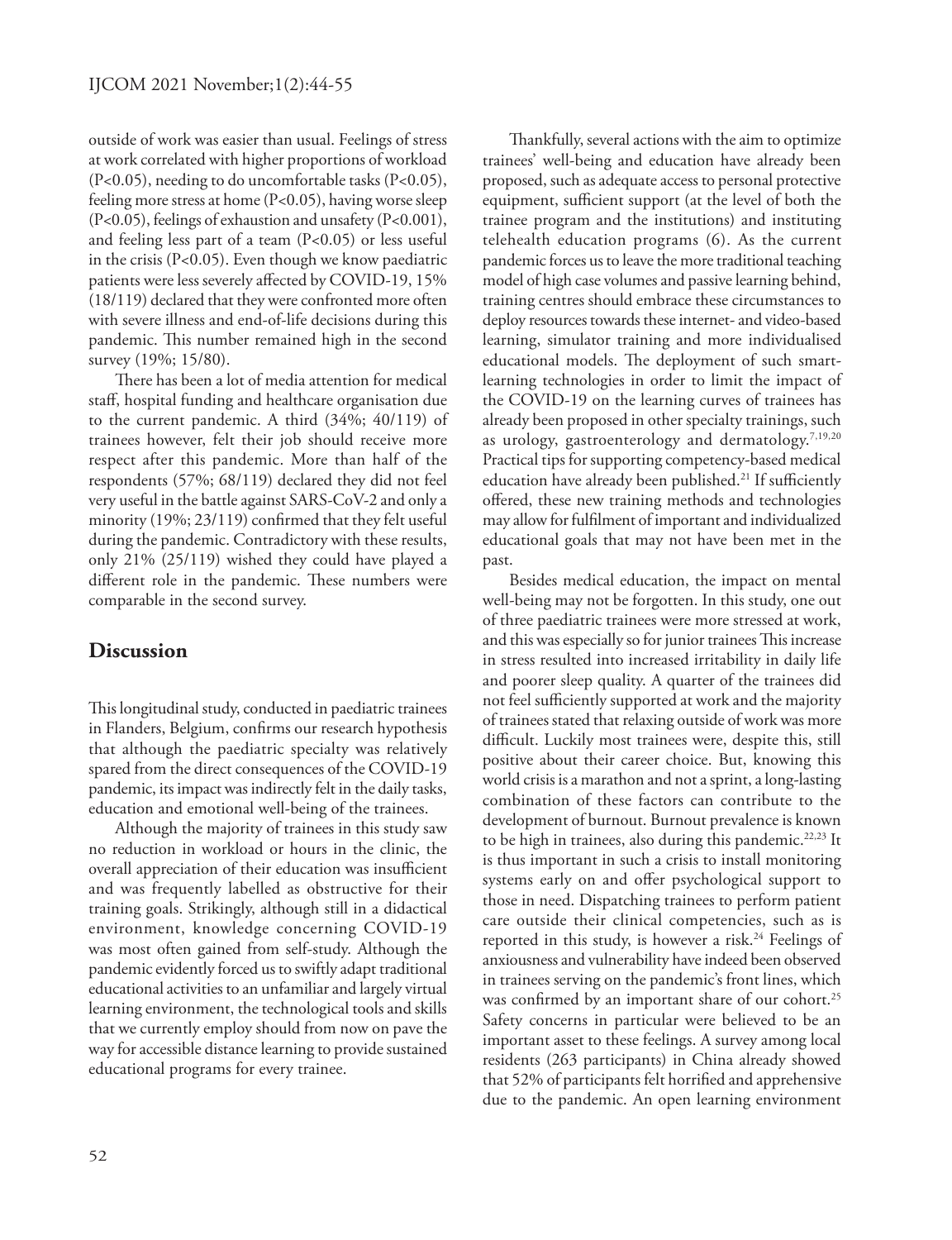and resilience training programs have been suggested to respond to these feelings of hopelessness and burnout.<sup>26</sup>

Generally speaking, the COVID-19 pandemic could and should be an important learning opportunity, especially on generic skills such as professionalism, quality and safety in care and tackling ethical dilemmas that have risen during this crisis. Mastering these tools is highly valuable to every paediatrician and should transcend the subspecialty divisions. As such, both trainees with interests directly related to COVID-19 patient care (infectious diseases, immunology, respiratory medicine), but also trainees without these specific interests should be in a position to benefit from this period, and subsequently none of them should label this crisis as an obstruction for their educational goals. Considering the findings of this survey, prompt and customized action is thus required to meet the presumed educational shortcomings. COVID-19 is one of the many infectious diseases of the past decades and will most certainly not be the last for this generation. These outbreaks will most likely become more common given increasing urbanization rates, the widespread accessibility of air travel, and worsening climate change.<sup>27</sup> Therefore, it is of most importance to take appropriate lessons from this period and seize the opportunity to adapt and act relevant in the preparedness for the next crisis. Priority areas central to promoting and maintaining the well-being of health care work forces, including trainees, have already been identified in this crisis and should be used to provide support at both the residency program and institutional or governmental policies.<sup>28</sup> A recent publication addressed the well-being of trainees during COVID-19 and proposed a Modified Maslow's Framework to tackle the needs of the trainees' educational program, within and outside their institution.<sup>29</sup> Program leaders can take the opportunity to reflect upon their training programs based on this framework and should improve them based on our data.

Besides taking care of patients, trainees are fulfilling an academic training. The COVID-19 pandemic was perceived as an impediment with negative consequences on clinical and technical end terms by the majority of the participants. This was also the case for administrative end terms with some trainees even fearing to fail to achieve their end terms. Medical training centres should be aware of this and should take preventive measurements to obviate the perceived negative impact.

This study has several limitations. The questionnaire

is a self-designed questionnaire based on literature and adapted for the local context and was never formally tested for validity and psychometric characteristics. This questionnaire did not have the intention to identify burnout or other psychological conditions, but rather to collect information on the impact of COVID-19 on paediatric trainees. Another limitation is that this study only represents the Flemish paediatric trainees and our educational setting in Flanders may differ from the educational setting elsewhere which can interfere with future comparisons. Because the questionnaire was anonymised, it was not possible to determine how many trainees answered the questionnaire twice.

In the aftermath of COVID-19, it is not unlikely that the burden on paediatrics might be undervalued when essential policy decisions are being taken. Based on the findings described above and without compromising the appreciation for their respective efforts, one should be cautious not to allocate all possible resources solely towards the specialities that were most prominently on the front lines of COVID-19 patient care (e.g., emergency medicine, critical care, internal medicine). Considering that both budgetary and organizational resources will always be limited in health care systems, the post-pandemic period will inescapably require protracted and dire policy decisions to allow for an optimal recovery from the psychosocial and economic harm done by this virus. This survey might contribute to the plea that paediatricians, and their trainees, should not be forgotten in this aftermath.

# **Conclusion**

Paediatric trainees were affected by the SARS-CoV-2 pandemic on essential domains of occupational and educational activities and emotional well-being. The results of this cohort study should be considered in policy making and resource distribution in the early aftermath of the pandemic, with the plea that paediatricians and their trainees should not be forgotten when allocating educational and psychosocial support.

#### **Acknowledgements**

The authors would specifically like to acknowledge the exceptional efforts made by many trainees in paediatrics in the past period, especially to those who were willing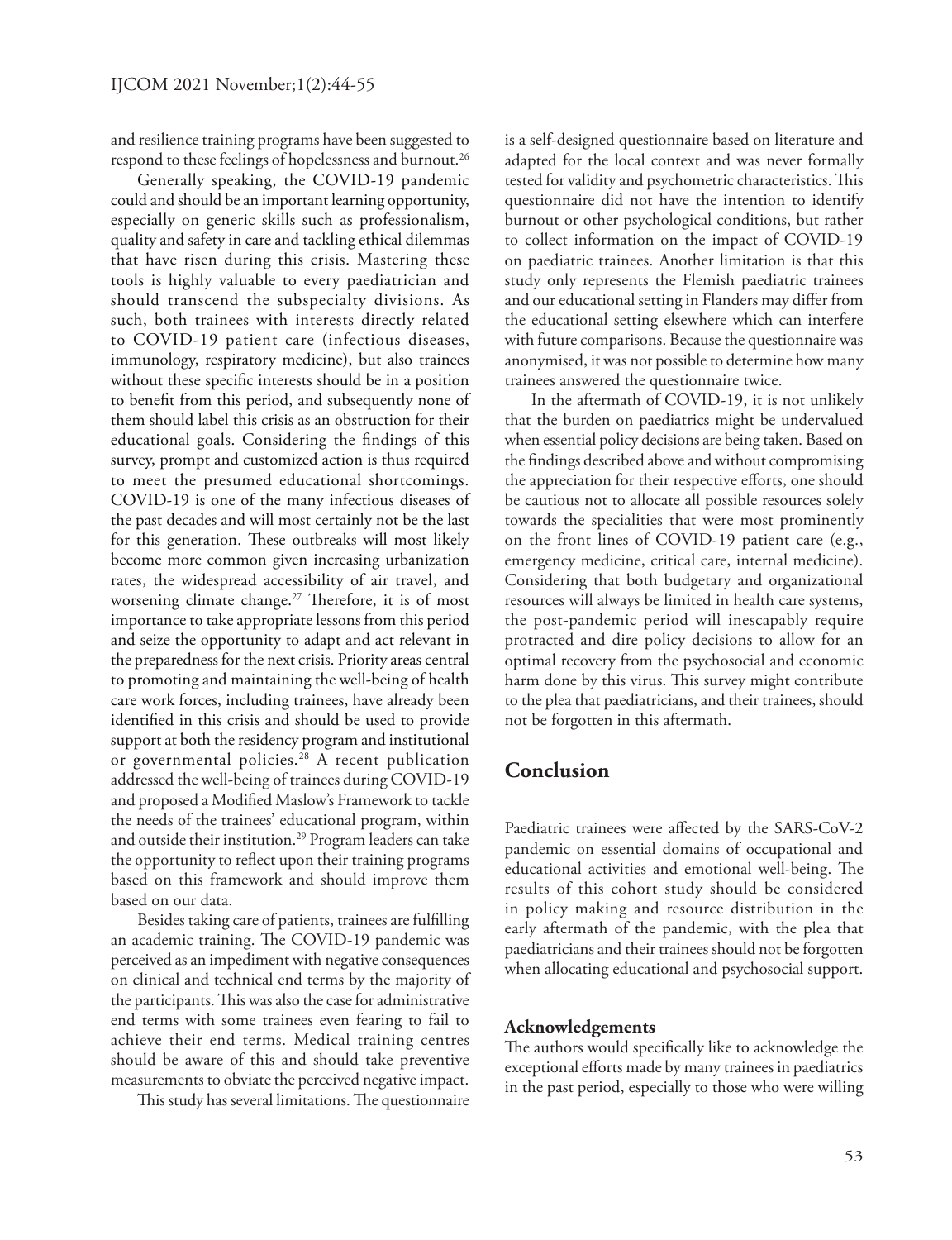to share their information openly and thus contribute to this analysis and synthesis. Analysing the data and drafting the final manuscript was a collaborative effort in name of the junior association of the Flemish Society for Paediatrics (Jong VVK). There were no sources of financial support.

#### **Disclosure of potential conflicts of interest**

None of the authors declared any conflict of interest. Each author submitted to the corresponding author a separate filled in ICMJE form for disclosure of potential conflicts of interest which the corresponding author keeps.

#### **Ethical Approval**

No ethical approval required.

#### **Data statement**

The data that support the findings of this study are available from the corresponding author, Hoste L., upon reasonable request.

This paper was published in the Belgian Journal of Pediatrics (BJP 2021; 2466-8907). The Journal and authors are pleased that the paper is also published in The Indonesian Journal of Community and Occupational Medicine.

- 1. References
- 2. Nicola M, Alsafi Z, Sohrabi C, Kerwan A, Al-Jabir A, Iosifidis C, et al. The socio-economic implications of the coronavirus pandemic (COVID-19): A review. Int J Surg. 2020;78:185-93.
- 3. Mortality Analyses, Johns Hopkins University & Medicine [updated 30 November 2020], available from: https:// coronavirus.jhu.edu/data/mortality
- 4. Greenberg N, Docherty M, Gnanapragasam S, Wessely S. Managing mental health challenges faced by healthcare workers during covid-19 pandemic. BMJ. 2020;368:m1211.
- 5. Breazzano MP, Shen J, Abdelhakim AH, Glass LRD, Horowitz JD, Xie SX, et al. New York City COVID-19 resident physician exposure during exponential phase of pandemic. J Clin Invest. 2020;130:4726-33.
- 6. Gupta T, Nazif TM, Vahl TP, et al. Impact of the COVID-19 pandemic on interventional cardiology fellowship training in the New York metropolitan area: A perspective from the United States epicenter. Catheter Cardiovasc Interv. 2020;1-5. https:// doi.org/10.1002/ccd.28977.
- 7. Khusid JA, Weinstein CS, Becerra AZ, Kashani M, Robins DJ, Fink LE, et al. Well-being and education of urology residents during the COVID-19 pandemic: Results of an American

National Survey. Int J Clin Pract. 2020;74:e13559.

- 8. Porpiglia F, Checcucci E, Amparore D, Verri P, Campi R, Claps F, et al. Slowdown of urology residents' learning curve during the COVID-19 emergency. BJU Int. 2020;125:E15-E17.
- 9. Zingaretti N, Contessi Negrini F, Tel A, Tresoldi MM, Bresadola V, Parodi PC. The Impact of COVID-19 on Plastic Surgery Residency Training. Aesthetic Plast Surg. 2020;44:1381-5.
- 10. Alhaj AK, Al-Saadi T, Mohammad F, Alabri S. Neurosurgery Residents' Perspective on COVID-19: Knowledge, Readiness, and Impact of this Pandemic. World Neurosurg. 2020;139:e848-e858.
- 11. Alvin MD, George E, Deng F, Warhadpande S, Lee SI. The Impact of COVID-19 on Radiology Trainees. Radiology. 2020;296:246-8.
- 12. De Luca P, Colacurcio V, De Bonis E, Petrosino M, Bisogno A, Troisi D, et al. Impact of the COVID-19 Pandemic on Otolaryngology Residency: A Real-Life Experience. Ear Nose Throat J. 2020;99:563-4.
- 13. Mishra D, Nair AG, Gandhi RA, Gogate PJ, Mathur S, Bhushan P, et al. The impact of COVID-19 related lockdown on ophthalmology training programs in India - Outcomes of a survey. Indian J Ophthalmol. 2020;68:999-1004.
- 14. Anwar A, Seger C, Tollefson A, Diachun CAB, Tanaka P, Umar S. Medical education in the COVID-19 era: Impact on anesthesiology trainees. J Clin Anesth. 2020;66:109949.
- 15. Caruana EJ, Patel A, Kendall S, Rathinam S. Impact of coronavirus 2019 (COVID-19) on training and well-being in subspecialty surgery: A national survey of cardiothoracic trainees in the United Kingdom. J Thorac Cardiovasc Surg. 2020;160:980-7.
- 16. Kadhum M, Farrell S, Hussain R, Molodynski A. Mental wellbeing and burnout in surgical trainees: implications for the post-COVID-19 era. Br J Surg. 2020;107:e264.
- 17. Klasen JM, Vithyapathy A, Zante B, Burm S. "The storm has arrived": the impact of SARS-CoV-2 on medical students. Perspect Med Educ. 2020;9:181-5.
- 18. Sanghavi PB, Au Yeung K, Sosa CE, Veesenmeyer AF, Limon JA, Vijayan V. Effect of the Coronavirus Disease 2019 (COVID-19) Pandemic on Pediatric Resident Well-Being. J Med Educ Curric Dev. 2020. Doi:10/1177/2382120520947062.
- 19. Babal JC, Webber SA, Ruedinger E. First, Do No Harm: Lessons Learned From a Storytelling Event for Pediatric Residents During the COVID-19 Pandemic. Acad Pediatr. 2020;20:761-2.
- 20. Keswani RN, Sethi A, Repici A, Messmann H, Chiu PW. How To Maximize Trainee Education During the Coronavirus Disease-2019 Pandemic: Perspectives From Around the World. Gastroenterology. 2020;159:26-9.
- 21. García-Lozano JA, Cuellar-Barboza A, Garza-Rodríguez V, Vázquez-Martínez O, Ocampo-Candiani J. Dermatologic surgery training during the COVID-19 era. J Eur Acad Dermatol Venereol. 2020;34:e370-e372.
- 22. Hall AK, Nousiainen MT, Campisi P, Dagnone JD, Frank JR, Kroeker KI, et al. Training disrupted: Practical tips for